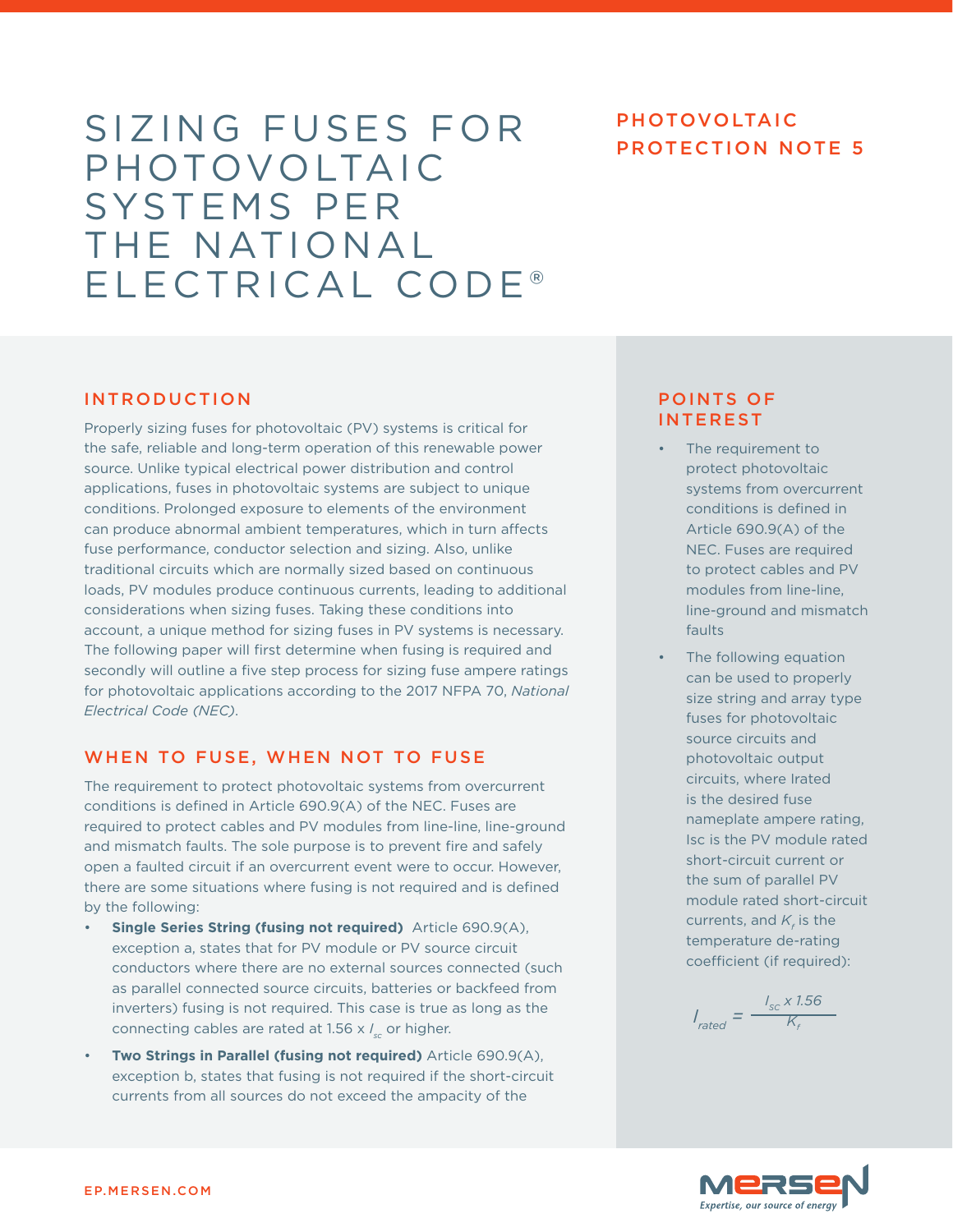# PHOTOVOLTAIC PROTECTION NOTE 5 SIZING FUSES FOR PHOTOVOLTAIC SYSTEMS PER THE NATIONAL ELECTRICAL CODE<sup>®</sup>

conductors or the maximum overcurrent protective device size specified on the PV module nameplate. In this scenario, each string of modules can produce a maximum circuit current of 1.25 x *I sc*. As long as the connecting cables are rated at 1.56 x *I sc* or higher, the combined circuit fault current is not large enough to cause damage to the cabling or modules, thus fusing is not required.

• **Three or More Strings in Parallel (fusing required)** In this scenario, a fault in one string will be subjected to the maximum circuit currents of all other connected strings, with each string delivering 1.25 x *I sc* under worst-case conditions. The combined fault currents will be larger than the withstand rating of the installed wiring sized at 1.56 x *I sc* as well as the series fuse rating of the PV modules. Under this fault condition, both the conductors and PV modules would be subject to damage, therefore, fusing is required by code.

# FIVE STEPS TO SIZING FUSES FOR PHOTOVOLTAIC SYSTEMS

The following steps should be used for sizing string and array type fuses for photovoltaic source circuits and photovoltaic output circuits per the 2017 *National Electrical Code*.

- Step 1: Determine maximum circuit current
- Step 2: Determine the nominal fuse ampere rating
- Step 3: De-rate fuse due to abnormal ambient temperature (if required)



*Figure 1: Schematic diagram of a typical grid-connected PV system under normal conditions*

- Step 4: Determine fuse nameplate ampere rating
- Step 5: Verify fuse will protect conductors

This paper will analyze each step in detail and provide a summary calculation in the summary section. To better understand the terms used in the forthcoming calculations please reference Figure 1, which is a simplified schematic of a typical gridconnected PV system with three or more strings connected in parallel. *I*<sub>1+</sub> through I<sub>n+</sub> represent PV source circuits and *I pv+* represents a PV output circuit. The definitions for PV source circuit and PV output circuit will be presented in Step 1.

### **Step 1: Determine Maximum Circuit Current (Continuous Current)**

The short-circuit current (*I sc*) of a PV module can fluctuate based on sunlight intensity, varying from its nameplate rating. Nameplate ratings of PV modules are calculated by the module manufacturer under Standard Test Conditions (STC), where irradiance equals 1000 W/m2 and module temperatures are 25°C. For conditions where sunlight irradiance is higher than STC, *I sc* will be higher than nameplate. Vice versa, for conditions where sunlight irradiance is lower than STC, I<sub>sc</sub> will be lower than nameplate<sup>1</sup>. We will calculate the extreme-case (worst-case scenario) maximum circuit current output, which is a value that accounts for normal and expected values of

*1 On a similar note, not discussed in this paper, PV module open-circuit voltage (Voc) will fluctuate based on temperature*

| <b>SOLAR MODULE</b>                                                                                                                                                                                                             |                                                   |         |
|---------------------------------------------------------------------------------------------------------------------------------------------------------------------------------------------------------------------------------|---------------------------------------------------|---------|
| THE FLECTRICAL CHARACTERISTICS ARE WITHIN + 10 PERCENT<br>OF THE INDICATED VALUES OF Isc, Voc, AND Pmax UNDER<br>STANDARD TEST CONDITIONS (IRRADIANCE OF 1000W/m <sup>2</sup> , AM1.5<br>SPECTRUM AND CELL TEMPERATURE OF 25°C) |                                                   |         |
| <b>MAXIMUM POWER</b>                                                                                                                                                                                                            | Pmax)                                             | 185.0 W |
| OPEN-CIRCUIT VOLTAGE                                                                                                                                                                                                            | Voc<br>$\rightarrow$                              | 44.9 V  |
| SHORT-CIRCUIT CURRENT                                                                                                                                                                                                           | lsc                                               | 5.75 A  |
| <b>MAXIMUM POWER VOLTAGE</b>                                                                                                                                                                                                    | (Vpmax)                                           | 36.21 V |
| <b>MAXIMUM POWER CURRENT</b>                                                                                                                                                                                                    | Ipmax )                                           | 5.11 A  |
| <b>MAXIMUM SYSTEM VOLTAGE</b>                                                                                                                                                                                                   |                                                   | 600 V   |
| <b>FUSE RATING</b>                                                                                                                                                                                                              |                                                   | 10 A    |
| <b>FIRE RATING</b>                                                                                                                                                                                                              |                                                   | CLASS C |
| <b>FIELD WIRING</b>                                                                                                                                                                                                             | COPPER ONLY 14 AWG MIN<br>INSULATED FOR 90°C MIN. |         |
|                                                                                                                                                                                                                                 |                                                   |         |

*Figure 2: Example of PV Module Nameplate*

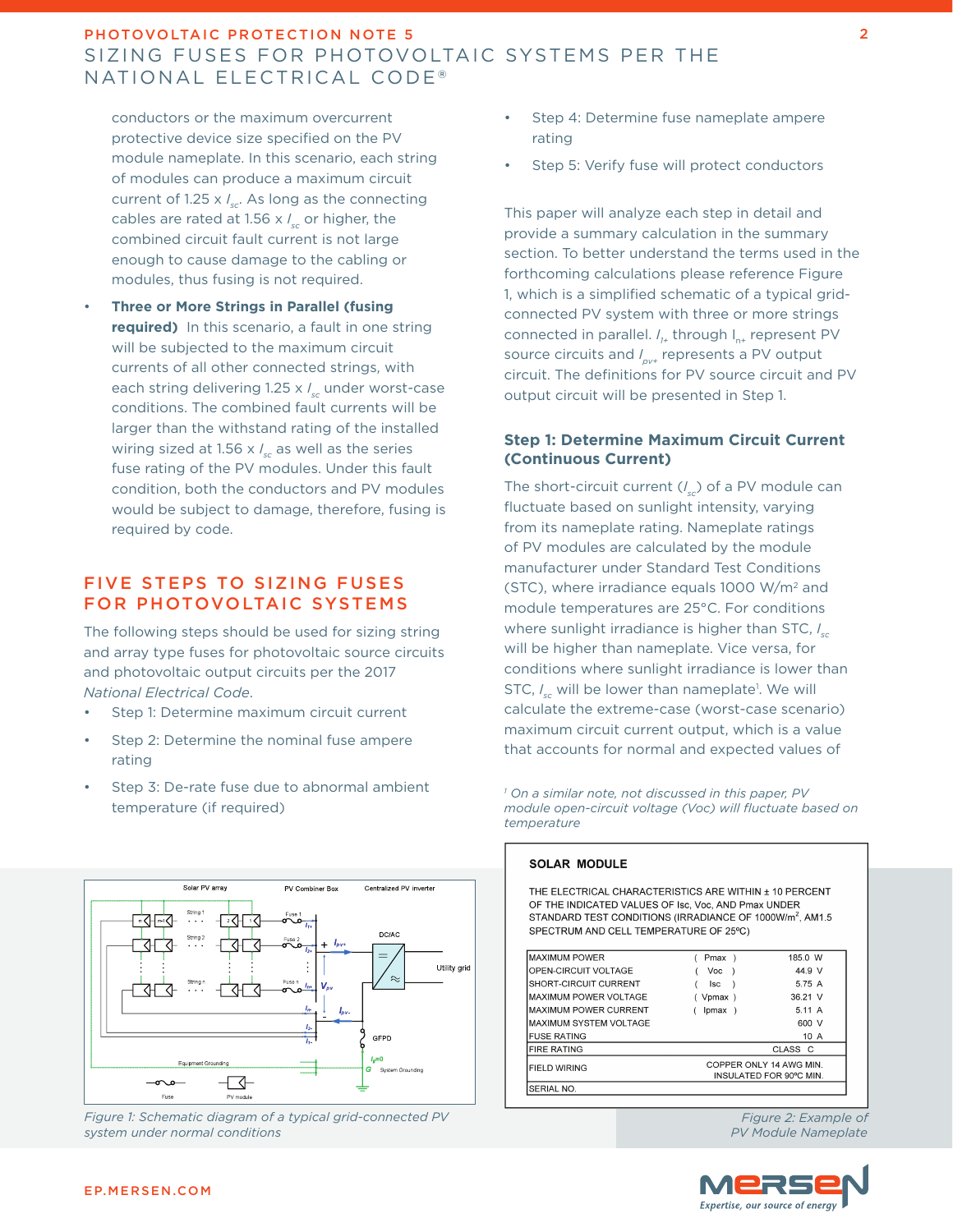# PHOTOVOLTAIC PROTECTION NOTE 5 SIZING FUSES FOR PHOTOVOLTAIC SYSTEMS PER THE NATIONAL ELECTRICAL CODE<sup>®</sup>

sunlight irradiance that exceed the standard rating value of 1000 W/m2. Figure 2 illustrates an example PV module nameplate. Notice the reference to the Standard Test Conditions and the indicated value of *I sc* which will be used in the Step 1 calculation.

For our calculations, per the NEC, PV system currents are considered to be continuous. The term continuous is defined as more than three hours in duration, hence maximum circuit current is sometimes referenced by industry experts as the continuous current. PV source circuits are defined as conductors between modules and from modules to the common connection point in a DC system2. PV output circuits are defined as circuit conductors between the PV source circuit and the inverter or DC utilization equipment<sup>3</sup>.

For PV source circuits, NEC Section 690.8(A)(1) states that the maximum circuit current (*I max*), or continuous current, is defined as 1.25 multiplied by the PV module rated short-circuit current (*I sc*) or the sum of parallel PV module rated short-circuit currents.

For PV output circuits, NEC Section 690.8(A)(2) states that the maximum circuit current (*I max*), or continuous current, shall be the sum of parallel source maximum circuit currents as calculated in 690.8(A)(1). Therefore, for *n* strings, the equation for determining the maximum circuit current (*I max*) is:

$$
I_{max} = (I_{SC1} + I_{SC2} + I_{SC3} + \dots + I_{SCn}) \times 1.25
$$

# **Step 2: Determine the Nominal Fuse Ampere Rating**

NEC Article 690.9(B)(1) states that overcurrent protection devices (OCPD) shall carry not less than 125 percent of the maximum circuit current (*I max*), or continuous current, as calculated in 690.8(A), Step 1. In other words, the OCPD cannot be loaded to more than 80% of its nameplate ampere rating continuously. This is a required factor of safety. By code, conductors are not loaded to 100%; the same concept applies to fusing. Therefore, by using the maximum circuit current (*I max*) calculated in Step 1, the following equation for determining the nominal fuse ampere rating (*I* n) is:

$$
I_n = I_{max} \times 1.25
$$

## **Step 3: De-rate Fuse Due to Abnormal Ambient Temperature (if required)**

Fuse nameplate ampere ratings, like PV modules, are calculated by the fuse manufacturer under Standard Test Conditions, where ambient temperatures are 25°C. For operating temperatures greater than 40°C (104°F), the manufacturer's temperature correction factors shall apply. Fuses are thermal devices; prolonged exposure to ambient temperatures higher than 40°C will accelerate the fuse element melting time and may lead to nuisance trips at current values lower than the fuse nameplate rating. Vice versa, prolonged exposure to ambient temperatures less than 0°C will impede the fuse element melting time. Mersen provides the following recommendations:

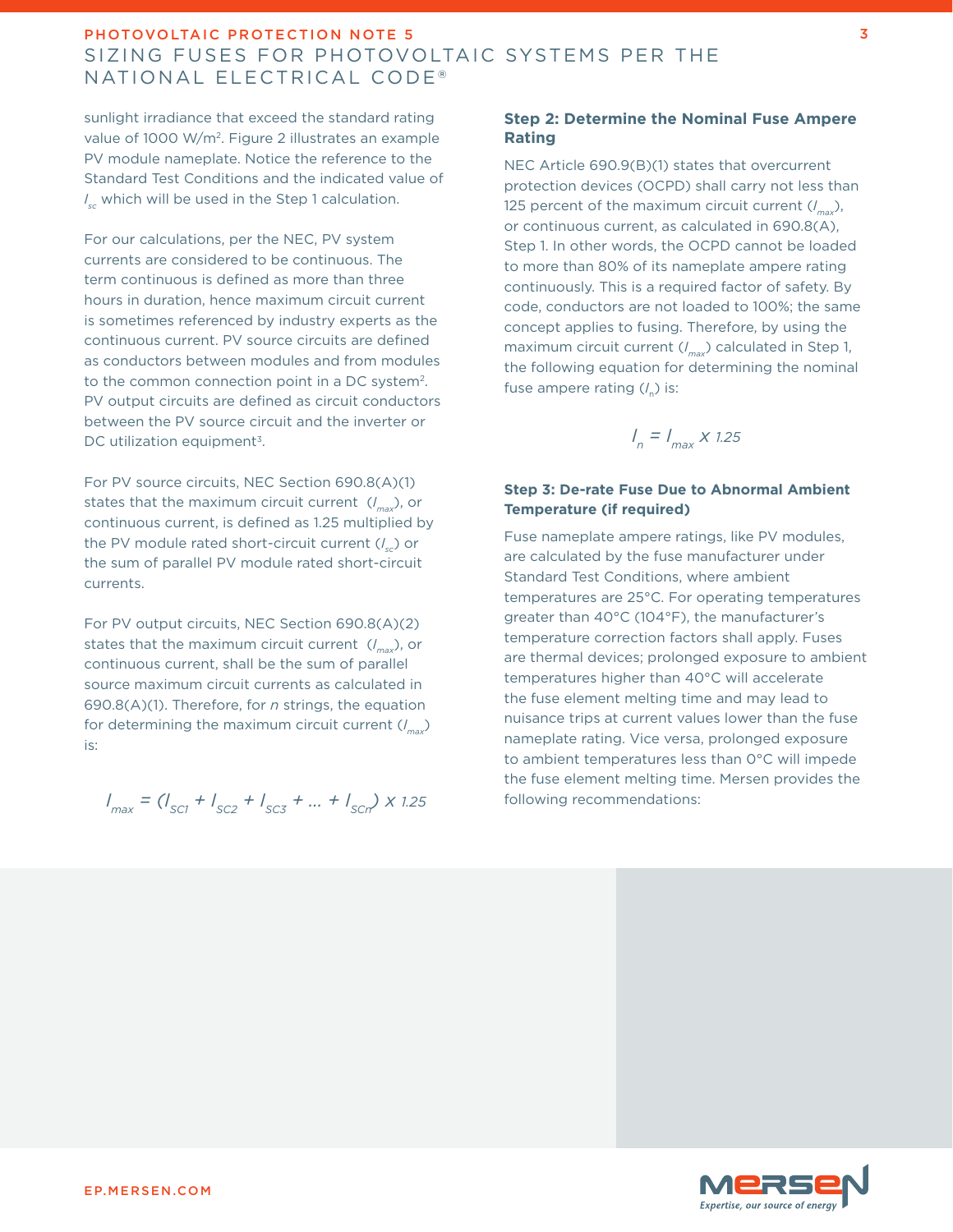# PHOTOVOLTAIC PROTECTION NOTE 5 SIZING FUSES FOR PHOTOVOLTAIC SYSTEMS PER THE NATIONAL ELECTRICAL CODE<sup>®</sup>

- 1. If fuses are installed where temperatures exceed 40°C, attempt to install them in the shade, or covered from the sun. This will mitigate the exposure to heat and correction factors may not need to be applied.
- 2. If temperatures exceed 40°C, and option 1 is not available, verify the duration of the hightemperature exposure. If high-temperature exposure is 2 hours or less correction factors may not need to be applied.
- 3. Worst-case scenario, if the fuses are operating in outdoor environments and there is exposure to direct sunlight and sustained temperatures exceed 40°C then a correction factor may be applied to prevent nuisance openings. In this scenario, a recommended fuse de-rating chart is provided by the fuse manufacturer and shown in Figure 3. First, determine the proper temperature de-rating coefficient  $(K<sub>f</sub>)$  by identifying the sustained ambient temperature that the fuse will be exposed to on the horizontal axis. From that point, follow the graph vertically until you intersect the de-rating curve. From this intersection point follow the graph horizontally until you intersect the y-axis. This value on the y-axis is the temperature derating coefficient ( $\mathcal{K}_{\rho}$ ). Divide the nominal fuse ampere rating (*I <sup>n</sup>*) calculated in Step 2 by the de-rating coefficient to determine the de-rated ampere rating of the fuse (*Irated*). For ambient  $temperatures$  equal to 25°C,  $K_f = 1.$

 $I_{\text{rated}} = \frac{I_n}{K_f}$ 

Note: If de-rating is applied, the nameplate rating of the selected fuse must not exceed the ampacity of the conductors it is protecting or for PV source circuits; the maximum series fuse rating from the module nameplate.

#### **Step 4: Determine Fuse Nameplate Ampere Rating**

If the de-rated ampere rating of the fuse (*I rated*) is not a readily available fuse ampere rating, Section 690.8(B) permits selecting the next highest available rating. For example, if the fuse ampere rating is calculated to be 13.5A, a 15A fuse should be used as it is the next highest available ampere rating. Readily available photovoltaic fuse ampere ratings may include 1, 2, 3, 4, 5, 6, 7, 8, 10, 12, 15, 20, 25, 30, 35, 40, 45, 50, 60, 70, 80, 90, 100, 110, 125, 150, 175, 200, 225, 250, 300, 350, 400, 450, 500 and 600A.

## **Step 5: Verify Fuse will Protect Conductors**

The fuse nameplate rating, after any corrections for conditions of use (Steps 3 and 4), must be less than or equal to the ampacity of the conductor selected. If not, then the conductor size must be increased in order to ensure safety.



*Figure 3: Mersen De-Rating Chart for Abnormal Ambient Temperatures*